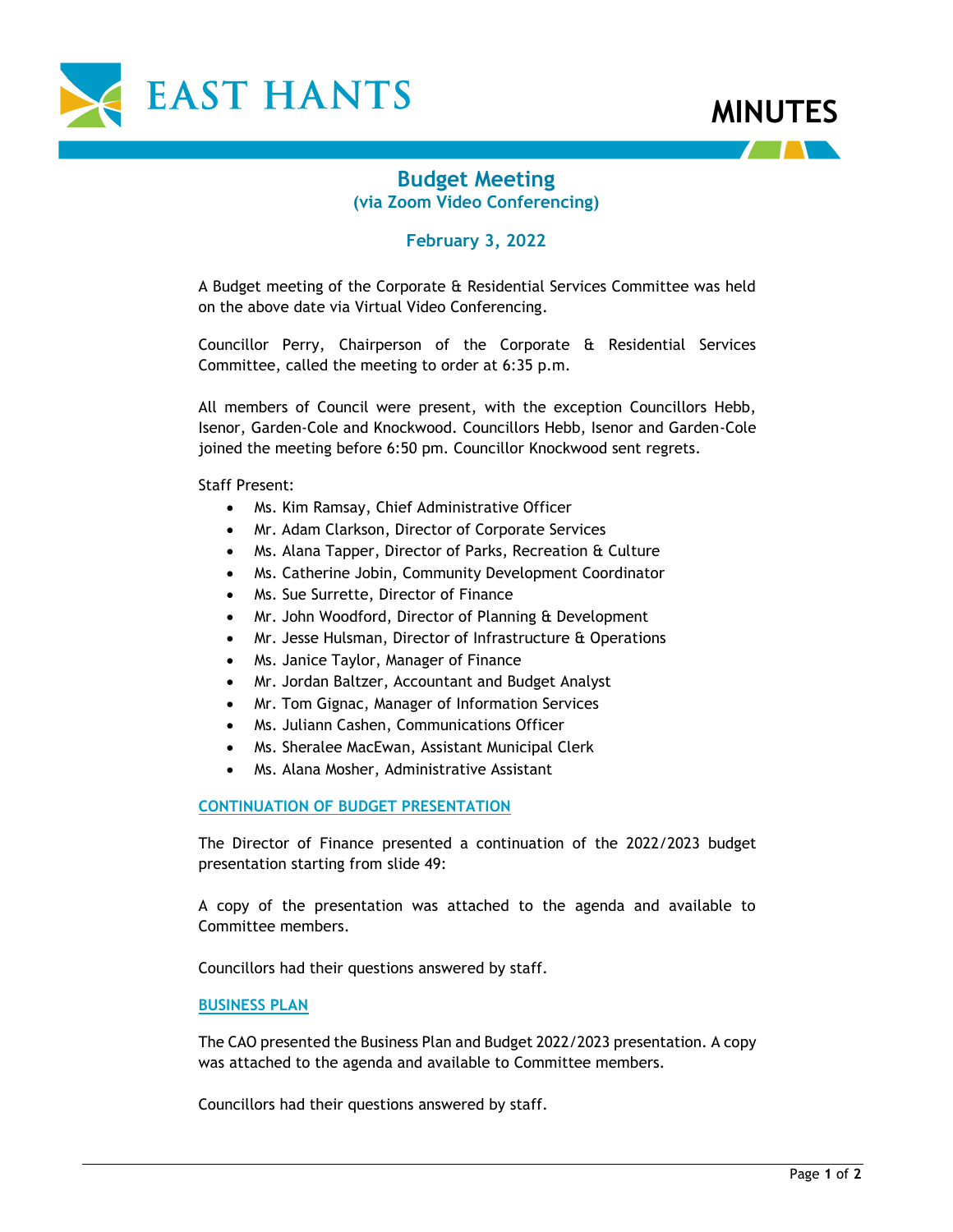### **COMMUNITY PARTNERSHIP FUND 2022/2023**

The Community Development Coordinator presented a report titled *"Community Partnership Fund 2022/2023"* dated January 11, 2022. A copy of the report was attached to the agenda and available to all committee members.

CRS22(7)

On the motion of Councillor Tingley and Warden Roulston:

8:56

February

*Moved that the Parks, Recreation and Culture Committee recommends to Council, that Council approve the list of recommended Community Partnership Fund Organizations to be included in the draft 2022/2023 budget and grants to be disbursed following final budget approval:*

| <b>Organization</b>                                           | 2022/2023 Grant |
|---------------------------------------------------------------|-----------------|
| <b>Corridor Community Options for Adults</b>                  | \$15,000        |
| <b>East Hants Community Rider</b>                             | \$50,000*       |
| <b>East Hants Family Resource Centre</b>                      | \$10,000        |
| <b>East Hants Historical Society</b>                          | \$15,813        |
| <b>East Hants Sports Heritage Society</b>                     | \$5,000         |
| <b>East Hants Youth Links</b>                                 | \$6,000         |
| Senior Safety Program Association of Hants County             | \$20,000        |
| Kids Action (Annapolis Valley-Hants Community Action Program) | \$10,000        |

### **MOTION CARRIED**

#### **ADJOURNMENT**

CRS22(8) On the motion of Councillor Rhyno and Warden Roulston:

February

*Moved that the Corporate & Residential Services Committee adjourn at 8:58 p.m.*

### **MOTION CARRIED**

Approved by: Sue Surrette, Director of Finance Date: February 4, 2022

Approved by: Alana Tapper, Director of Parks, Recreation and Culture Date: February 4, 2022

/AM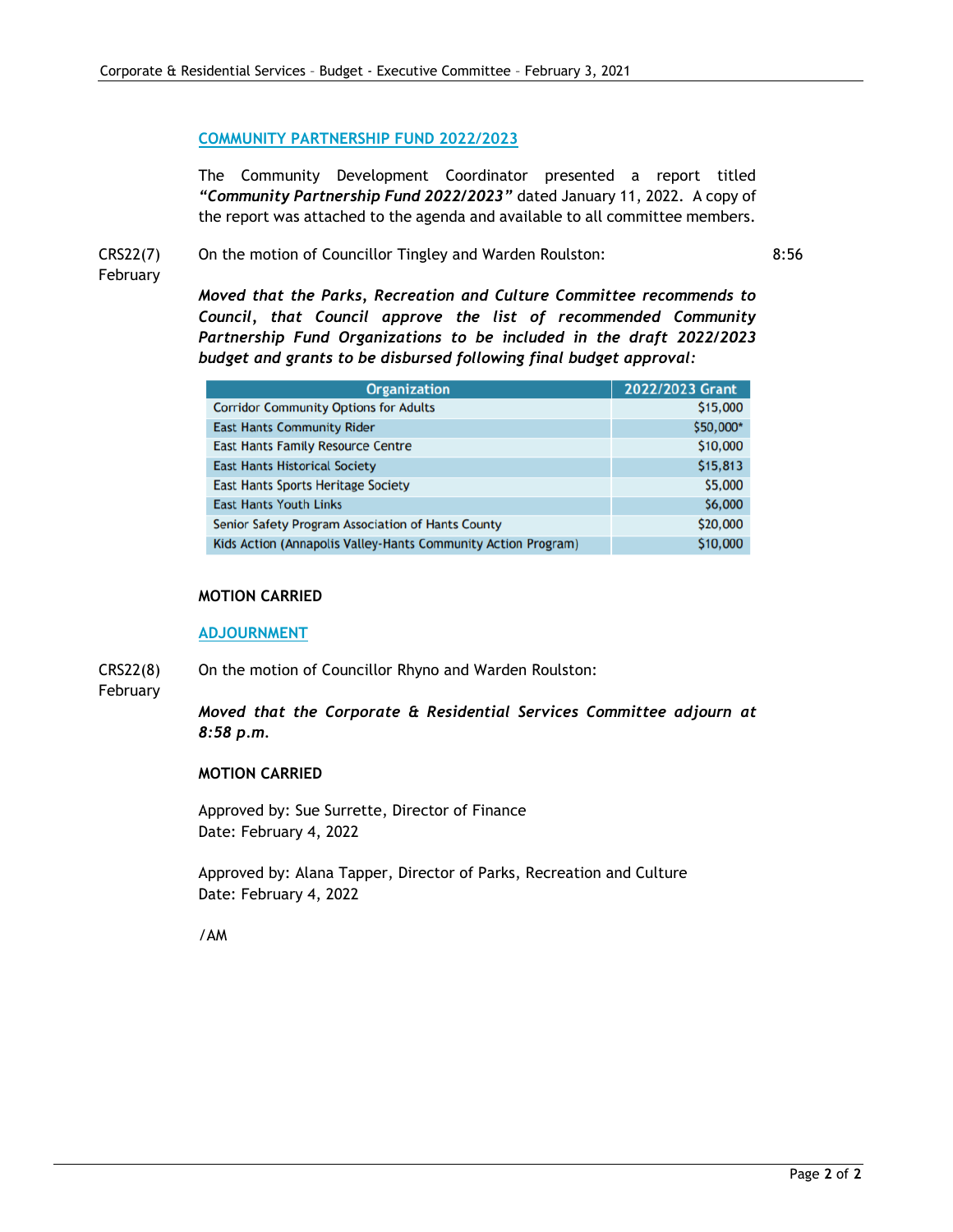



# **Budget Meeting (via Zoom Video Conferencing)**

## **February 8, 2022**

A Budget meeting of the Corporate & Residential Services Committee was held on the above date via Virtual Video Conferencing.

Councillor Perry, Chairperson of the Corporate & Residential Services Committee, called the meeting to order at 6:33 p.m.

All members of Council were present, with the exception of Councillors Hebb and Rhyno who sent regrets. Warden Roulston and Councillor Moussa joined the meeting before 6:44 pm.

Staff Present:

- Ms. Kim Ramsay, Chief Administrative Officer
- Mr. Adam Clarkson, Director of Corporate Services
- Ms. Alana Tapper, Director of Parks, Recreation & Culture
- Ms. Catherine Jobin, Community Development Coordinator
- Ms. Sue Surrette, Director of Finance
- Mr. John Woodford, Director of Planning & Development
- Mr. Jesse Hulsman, Director of Infrastructure & Operations
- Ms. Janice Taylor, Manager of Finance
- Mr. Jordan Baltzer, Accountant and Budget Analyst
- Mr. Tom Gignac, Manager of Information Services
- Ms. Juliann Cashen, Communications Officer
- Ms. Sheralee MacEwan, Assistant Municipal Clerk
- Ms. Alana Mosher, Administrative Assistant

### **GENERAL GOVERNMENT GRANTS 2022/2023**

The Community Development Coordinator presented a report titled *"General Government Grants 2022/2023"* dated January 10, 2022. A copy of the report was attached to the agenda and available to all committee members.

CRS22(9) On the motion of Councillor Greene and Deputy Warden Mitchell:

February

*Moved that the Parks, Recreation and Culture Committee recommends to Council, that pending appropriate documentation is received, Council approve the following General Government Grants for disbursement in 2022/2023:* 

- *Remembering Canada's Heroes \$1,000*
- *Hants County Exhibition \$500*
- *East Hants Crime Prevention \$825*
- *Hants County Christmas Angels Society \$1,000*
- *Dr. Snow Bursaries \$3,000*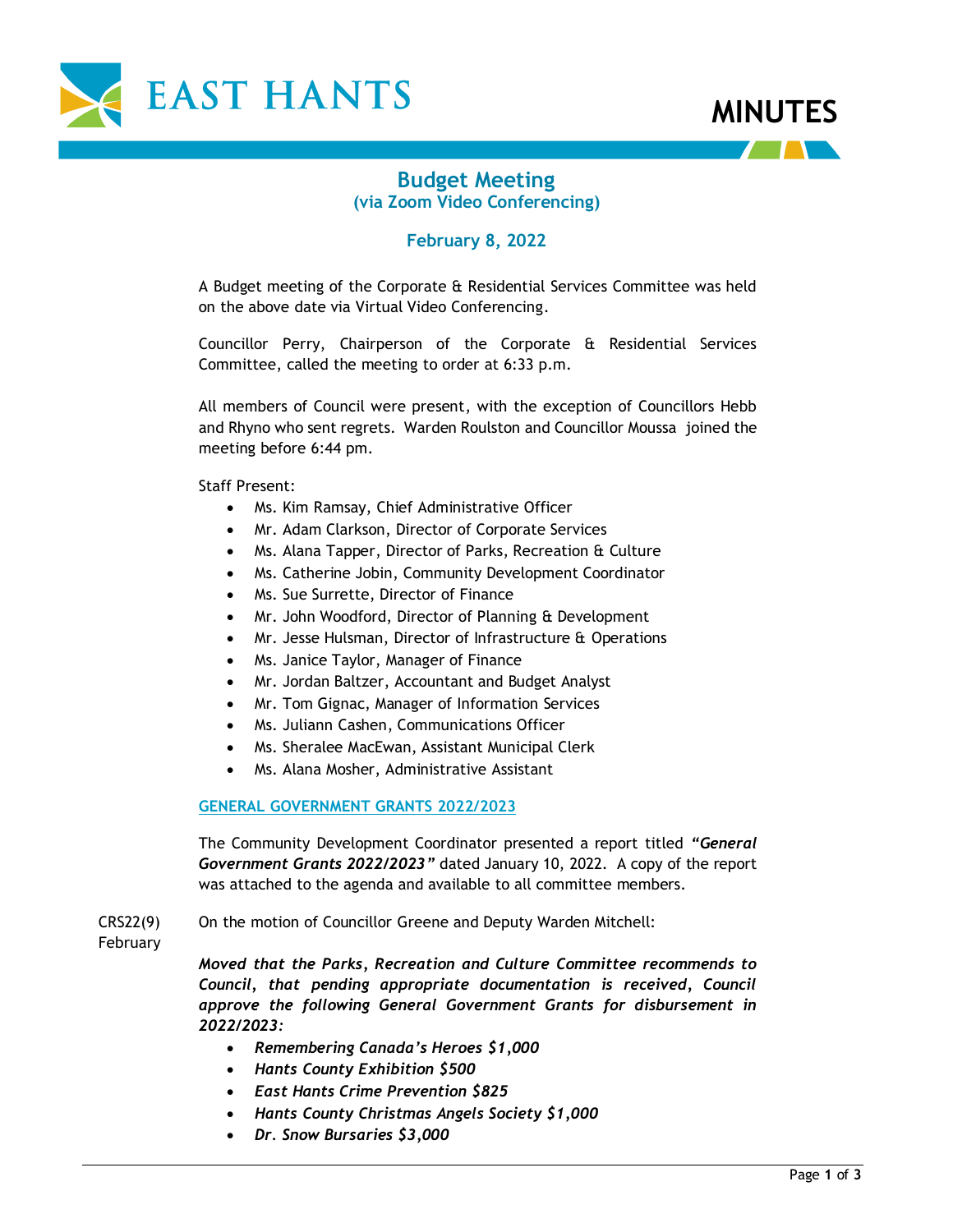- *East Hants Foodbanks \$5,000*
- *Kids Action Program (Christmas Program) \$1,000*

### **MOTION CARRIED**

### **BYLAW F-400-7, AN AMENDMENT TO BYLAW F-400, EXEMPTION FROM TAXATION BYLAW**

The Community Development Coordinator presented a report titled *"Bylaw F-*6:39 *400-7, an amendment to Bylaw F-400, Tax Exemption Bylaw"* dated January 12, 2022. A copy of the report was attached to the agenda and available to all committee members.

CRS22(10) On the motion of Councillor Greene and Deputy Warden Mitchell:

February

*Moved that the Parks, Recreation and Culture Committee recommends to Council, that that Council give first reading to By-law F-400-7, an amendment to By-law F-400, Tax Exemption By-law, and be amended to reflect the following changes:*

- *Remove Property # 7857012, East Hants Arena Association*
- *Remove Property # 7857020, East Hants Arena Association*
- *Remove Property # 03397645, Trustees of Clarksville Community Hall*

*• Correct name of Property # 01360884 to read East Noel Heritage Schoolhouse Society*

### **MOTION CARRIED**

### **WINTER MAINTENANCE PAVED PATHS**

The Director of Parks Recreation and Culture presented a report titled *"Winter Maintenance to Municipally Owned Paved Active Transportation Pathways"* dated January 31, 2022. A copy of the report was attached to the agenda and available to all committee members.

CRS22(11) On the motion of Councillors Tingley and Warden Knockwood: 7:00

February

*Moved that the Parks, Recreation and Culture Committee recommends to Council, that Council give notice of intent to approve:*

- *1. The extension of the Sidewalk Performance Standards for Plowing, De-Icing and Snow Removal found in the East Hants Policy for Winter Clearing Standard for Roads & Sidewalks to municipally owned paved Active Transportation pathways at Ashford Way, Kali Lane and Tyler Street;*
- *2. Providing winter maintenance to future municipally owned Active Transportation pathways that fit the following criteria:*
	- *a) Are built to sidewalk standard and fully paved;*